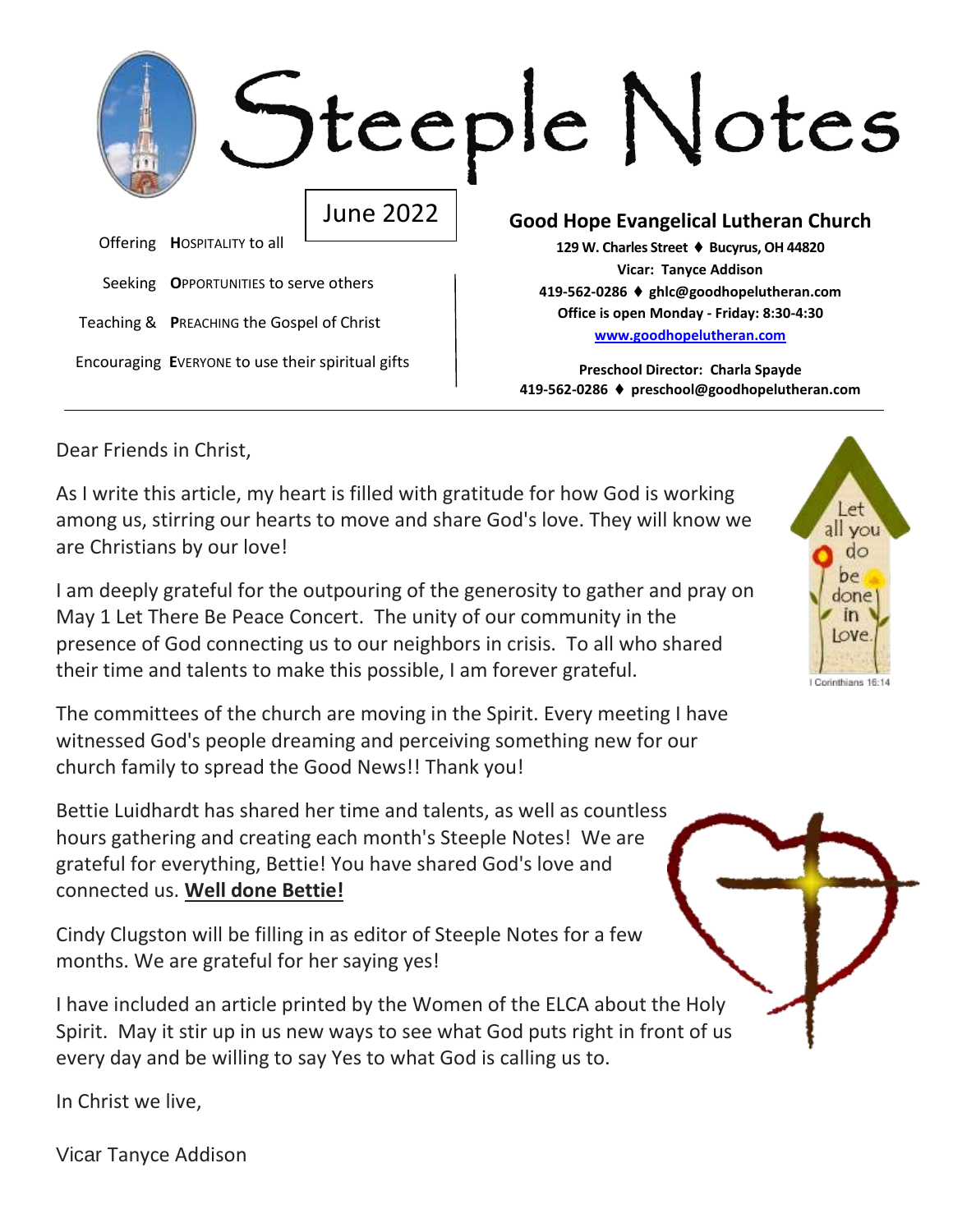

#### *Article written by Audrey Novak Riley, director for stewardship for Women of the ELCA*

ON PENTECOST SUNDAY, my favorite lector (looking terrific in red!) read the story of that extraordinary morning in Jerusalem when the Holy Spirit descended upon Jesus' disciples and gave them the power to be understood in many languages (Acts 2:1-21). Then, Peter, who'd been famous for saying the wrong thing throughout his time with Jesus, was empowered to say exactly the right thing, eloquently and persuasively. And all this before nine o'clock in the morning! Luke goes on to tell us in Acts 2:41 that *3,000 people* who heard Peter's inspired words were baptized that very day.

Can you imagine? What a day! It must have been too much for the disciples–for any mere human beings–to take in all at once. They'd need some time to process it, talk it over together, and figure out what sort of life the Holy Spirit wanted for them.

Well, 2,000 years later, we're still doing just that. We're still processing it, talking it over together, and figuring out what sort of life the Holy Spirit wants for us. That's the life of the church.

So what sort of life *does* the Holy Spirit want for us? (I know one woman who told her husband she was pretty sure that the Holy Spirit wanted her to have a Cadillac. I suspect that might not be quite right.)



### **LIVING IN PEACE, JOY, GENEROSITY**

As Luke tells it [\(Acts 2:42-47\)](https://www.biblegateway.com/passage/?search=Acts+2%3A42-47&version=NRSV), the Holy Spirit wants us to live together in peace, joy, and generosity. I love the picture Luke paints of the believers "breaking bread at home and eating their food with glad and generous hearts" (2:46). A footnote says that the word translated as *generous*here could also be translated as *sincere*, and that sounds like the Holy Spirit's work, too.

Do you know someone with a generous heart, a sincere heart? How does it feel to be around someone like that? How do you think it feels to *be* someone like that? And how can we, both as individuals and collectively, *become* like that?

The Holy Spirit works with what's already there. That morning in Jerusalem, the disciples, the crowds, and Peter with his ready tongue were already there, ready to be inspired (that's what the word means, to be filled with the Spirit)—and the Holy Spirit went to work. What's already there in your life? Where are you ready to be inspired? How can you act on that inspiration to joy and generosity?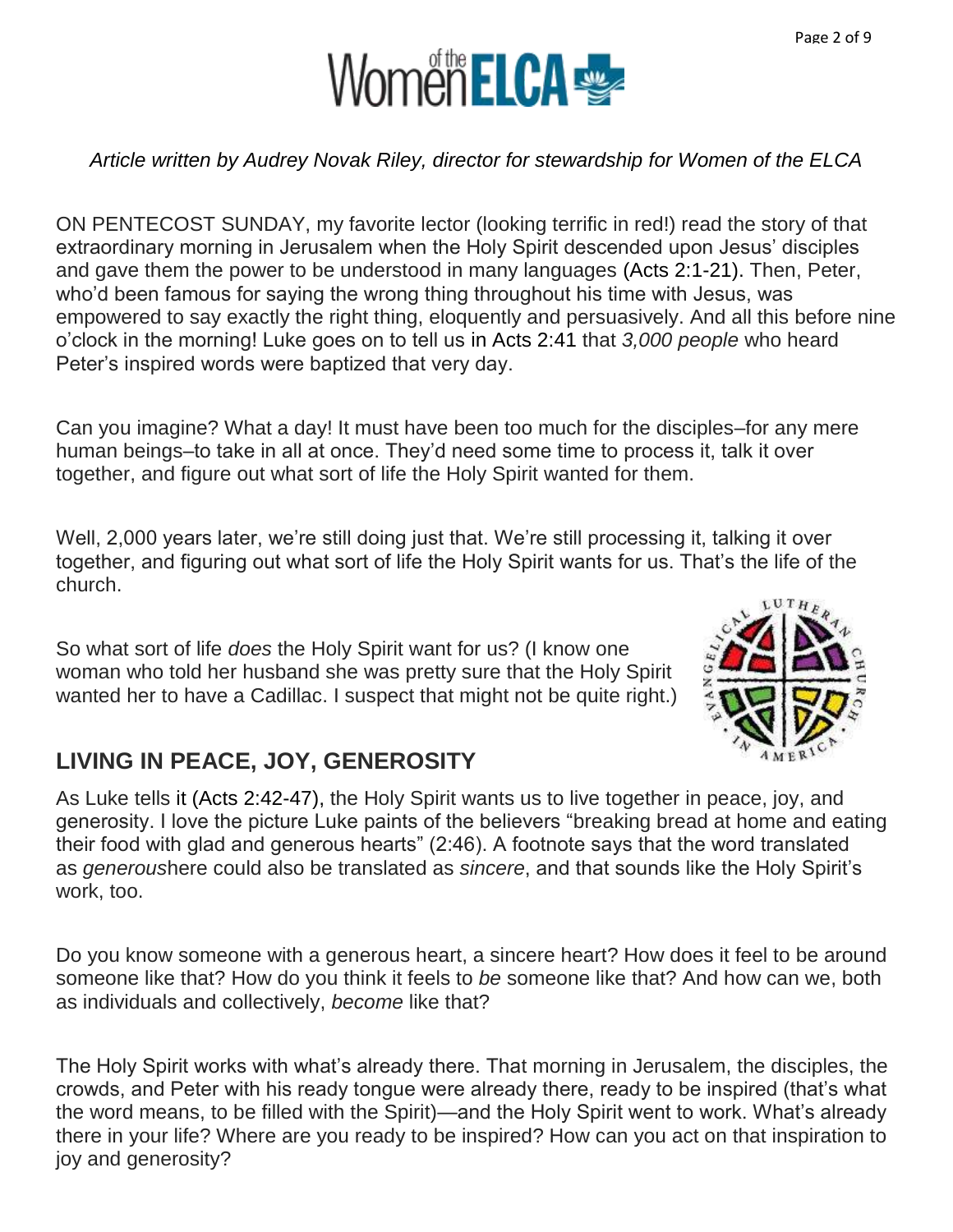### **MEET MABEL!!! Mabel Raiser** was born October 4, 1887. She married Harvey Hildebrand on September



28, 1909. They were married by the Reverend J. W. Kunz, pastor of Good Hope Lutheran Church. Harry was a lifelong member of Good Hope. Mabel became very active in the Women's Group.

 From 1946 to 1949 they were involved in missionary work in New Guinea, Harry took a leave of absence from his job. In their retirement years they both collected and repaired items for Lutheran Welfare Industries. Mabel also remodeled items for Columbus for distribution to those in need.

 To celebrate their 60 years of marriage on Sunday, September 28, 1969, they first attended Sunday School at Good Hope and were then joined for worship by their son, Harry Junior and his wife, Ruth who lived in Mansfield. This celebration was followed by an open house at their home on East Lucas Street from 1 to 5 pm. Mabel unexpectedly passed away the following Saturday on November  $4^{\text{th}}$ .

**Take a moment to admire Mabel's beautiful handwork of The Last Supper and The Lord's Prayer currently displayed in the Chapel and Narthex.**



```
Parish Education
```


# *Guardian Angel Program*

**The Parish Education Committee is adding names to our list of newly licensed drivers.** 

**If you obtained your first driver's license in the last year we congratulate you and ask that you please contact the church office at 419-562-0286 to make sure your name is on the list!**

**On July 3rd, we invite you to stand during either service so your Good Hope family can pray for your safe travels while undertaking this huge responsibility.**

*Stewardship GARAGE SALE to benefit B.O.R.N.* 



**Start saving your "stuff" !!!**

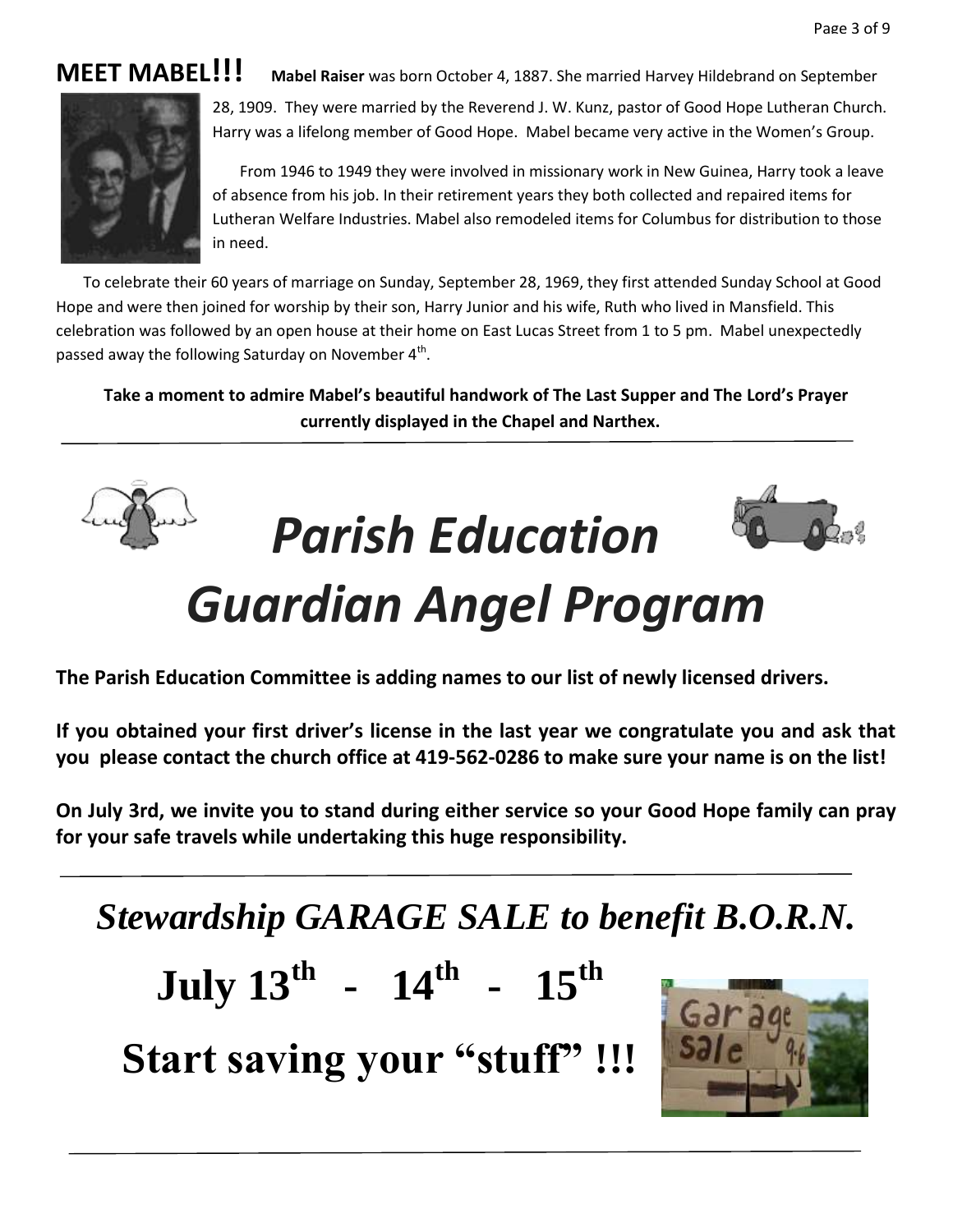### *Please Remember…*

those who are homebound or in a nursing home.

#### **At Home**

- Charles Dierksheide (Oct. 29)
- Genevieve Evans (July 25)
- Mildred House (January 30) 1163 Township Road 2156, Ashland OH 44805
- Diane Kerr, 131 Monroe St, Apt 405, Anoka MN 55303
- Ruth Lady Pollock  $(Oct. 31)$ 925 Elm St, Bucyrus

**Carlisle Place**, 1721 Whetstone Street,

Bucyrus OH 44820

Don Heiby – Apt. 125 (July 17)

**Promedica** (formerly Heartland of Bucyrus) 1170 W. Mansfield St, Bucyrus OH 44820

• Earl Uther – Room 36 (February 13)

**Kettle Run**, 1780 Whetstone St, Bucyrus OH 44820

Juanita Young – Room 308 (Nov. 10)

**Magnolia Terrace**, 1110 N. Market St, Galion OH 44833

Bill Ross – Room 57 (Mar. 8)

**Dewolfe Place**, 1140 Wilson Ave, Marion OH 43302

 $\bullet$  Betty Snavely – Apt. 115 (Oct. 25)

**The Inn at Orchard Park,** 500 Wedgewood Court Bucyrus, OH 44820

Marty Keller – Room 155 (June 7)

# **Church Office number is**

# **419-562-0286**

### *The Gifts of Hope Committee*

is offering a college scholarship to Good Hope members during the first four years following high school graduation.

Students who enlist in the armed services after high school will be eligible the first four years after the completion of their duty.

You must be a full time student to be eligible for this scholarship.

Applications are available in the church office.



Please let the church office know all the names of our High School and College Graduates!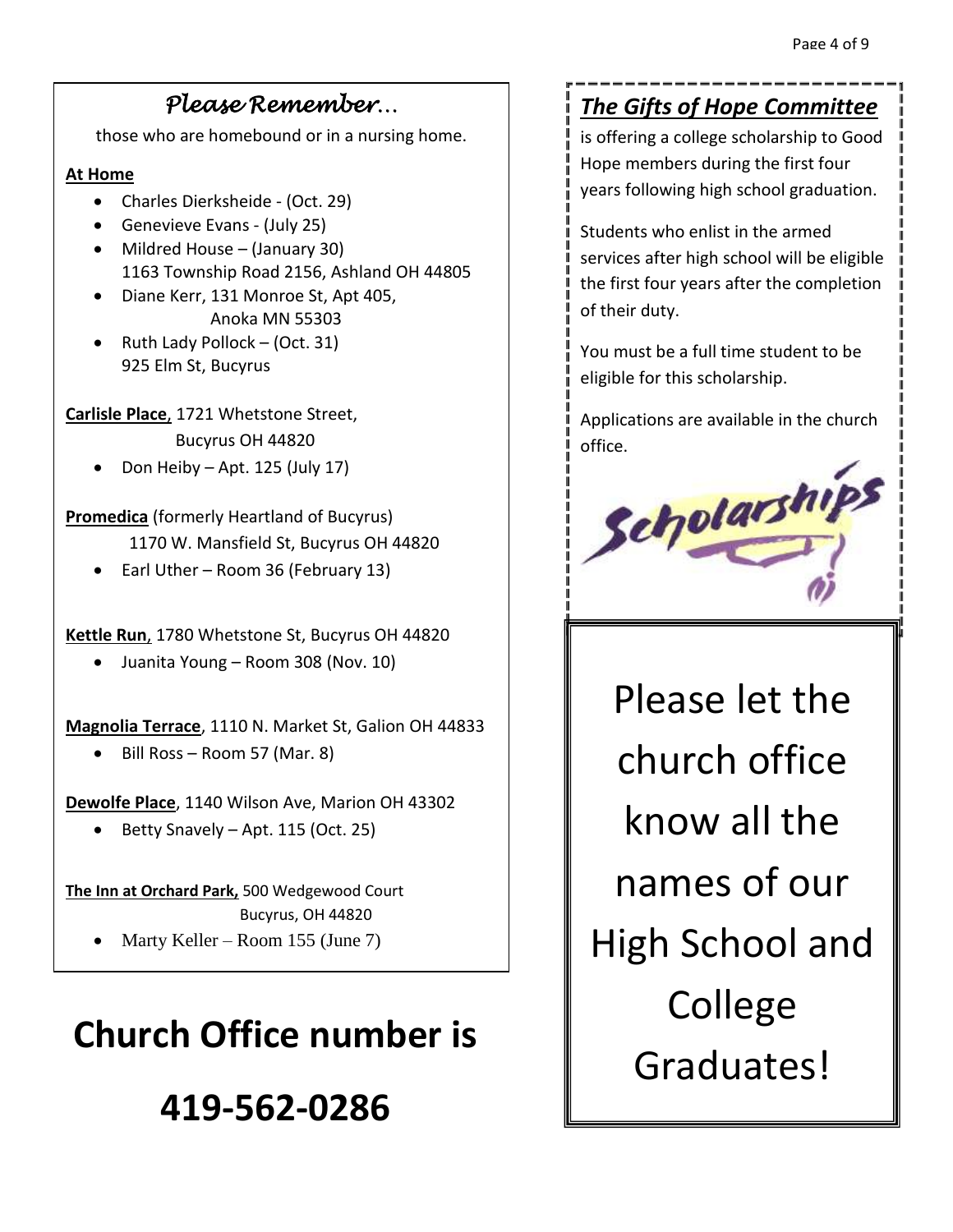# WomenELCA

#### **A Baby Shower instead of a "Picnic"**

#### **Monday, July 11 1:00 in the auditorium**

 No, it's not Christmas but we're celebrating the birth of Jesus. Did you ever wonder whether Mary was given gifts when Jesus was born? Or how many babies are born today with no one celebrating them or giving their mom gifts? We'll celebrate, and we'll give gifts. A list of needed items for "Help Me Grow" and "Voice of Hope" are listed below. Please buy whatever you wish and bring it *unwrapped* to the shower. The time for this gathering is 1:00, so instead of lunch, we will have shower food! And of course, what's a shower without a few shower games! The gals from Martin Luther/Nevada and North Robinson have been invited. Come and join in on the fun even if you've never been to a WELCA meeting. If you are a lady and a member of Good Hope, you are a member of Women of the ELCA!

#### **Please sign up in the office by Friday, July 8 if you will be joining us.**

#### **Help Me Grow List:**

Small sized diapers Wipes Safety gates Door knob/cabinet safety devices

#### **Voice of Hope List:**

Large sized diapers and pull-ups (size 6)

Clothing sized 12-24 months (especially girls spring/summer)

Like-new used clothing is accepted for both boys and girls (12-24 months)

Clients often request pak-and-plays and highchairs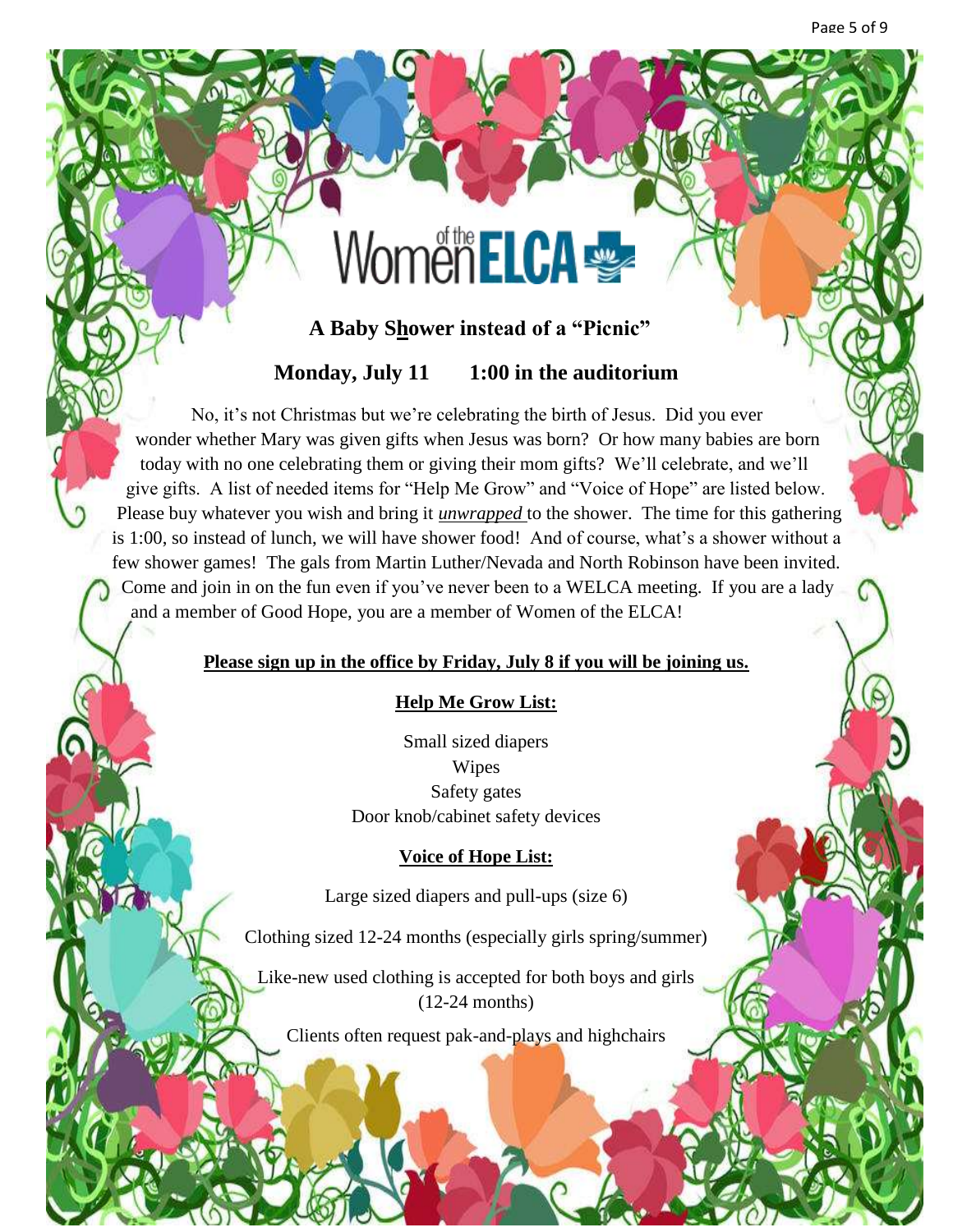

## **Offering Report**

Ash Wednesday – Stained Glass Windows - \$1,198.00

Good Friday – Preschool - \$896.97

- Lent week 1 Born \$757.69
- Lent week 2 Gifts of Hope \$406.86
- Lent week 3 Stephen Ministry \$537.82
- Lent week 4 Togethjer We Hurt/Heal \$498.96

Lent week 5 – Current Fund - \$1,053.21

Maundy Thrursday – WELCA - \$874.97

### Over 80 birthdays !!!!



# CONGRATULATIONS



This space reserved for your Committee news!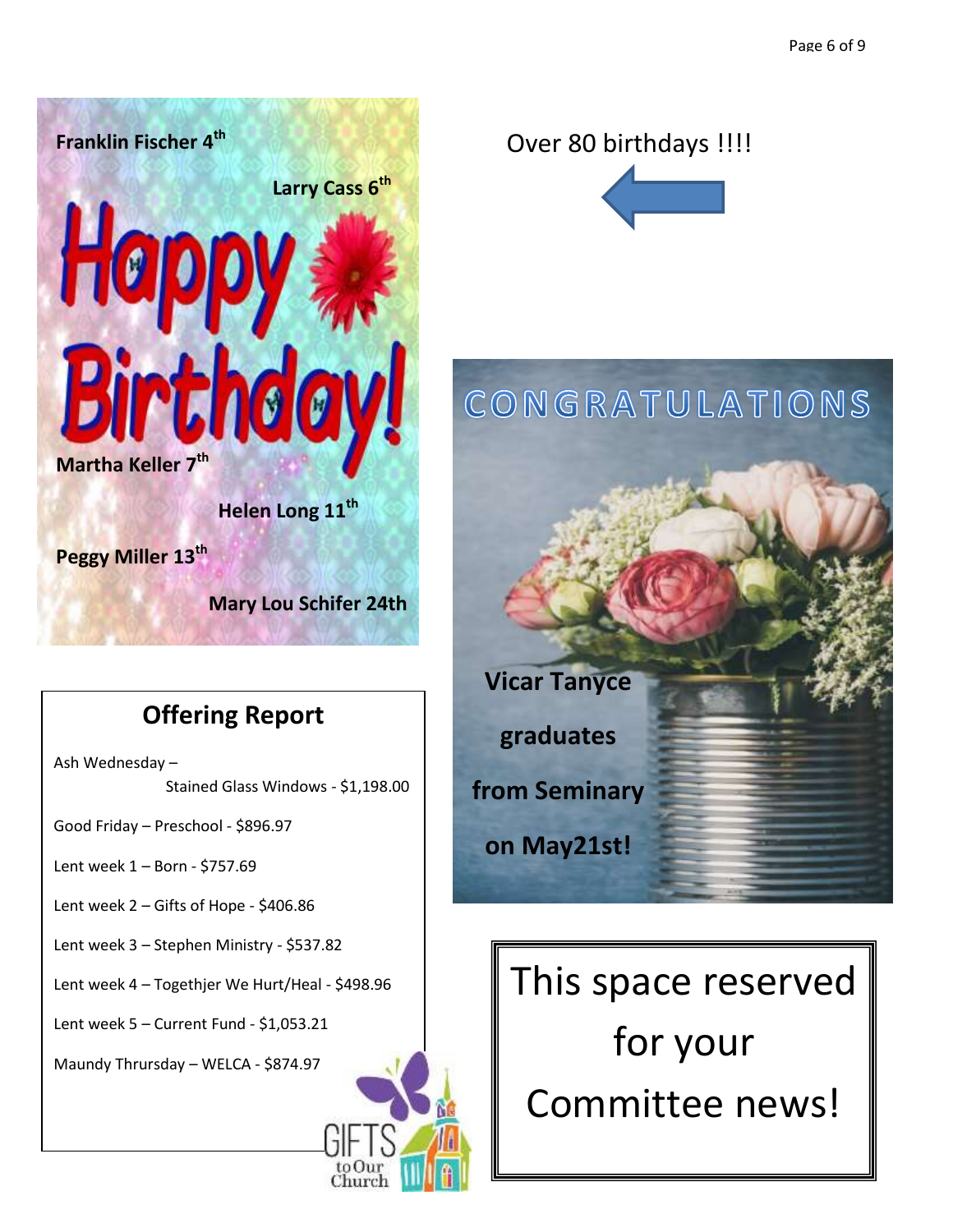

## **Items needed for B.O.R.N.**

- Individual Kleenex packets Travel-size hand sanitizer
- 
- 
- Small sunscreen lotion Travel size Barbasol shaving cream for men

**Dusty Edler**

 $2c$  om

**Charlie Adkins**

HELLO

Rain pouches for an individual person

# SITION AVAILABLE

We are currently hoping for several candidates to interview for the *Community Engagement Minister* position. The next page is designed for you to **HAND OUT**. Please consider posting the page in places you visit – grocery stores, places of employment, your gym. You may think you don't know anyone qualified, but people you know may know the perfect person to join the staff here at Good Hope. **Help us Spread the Word!**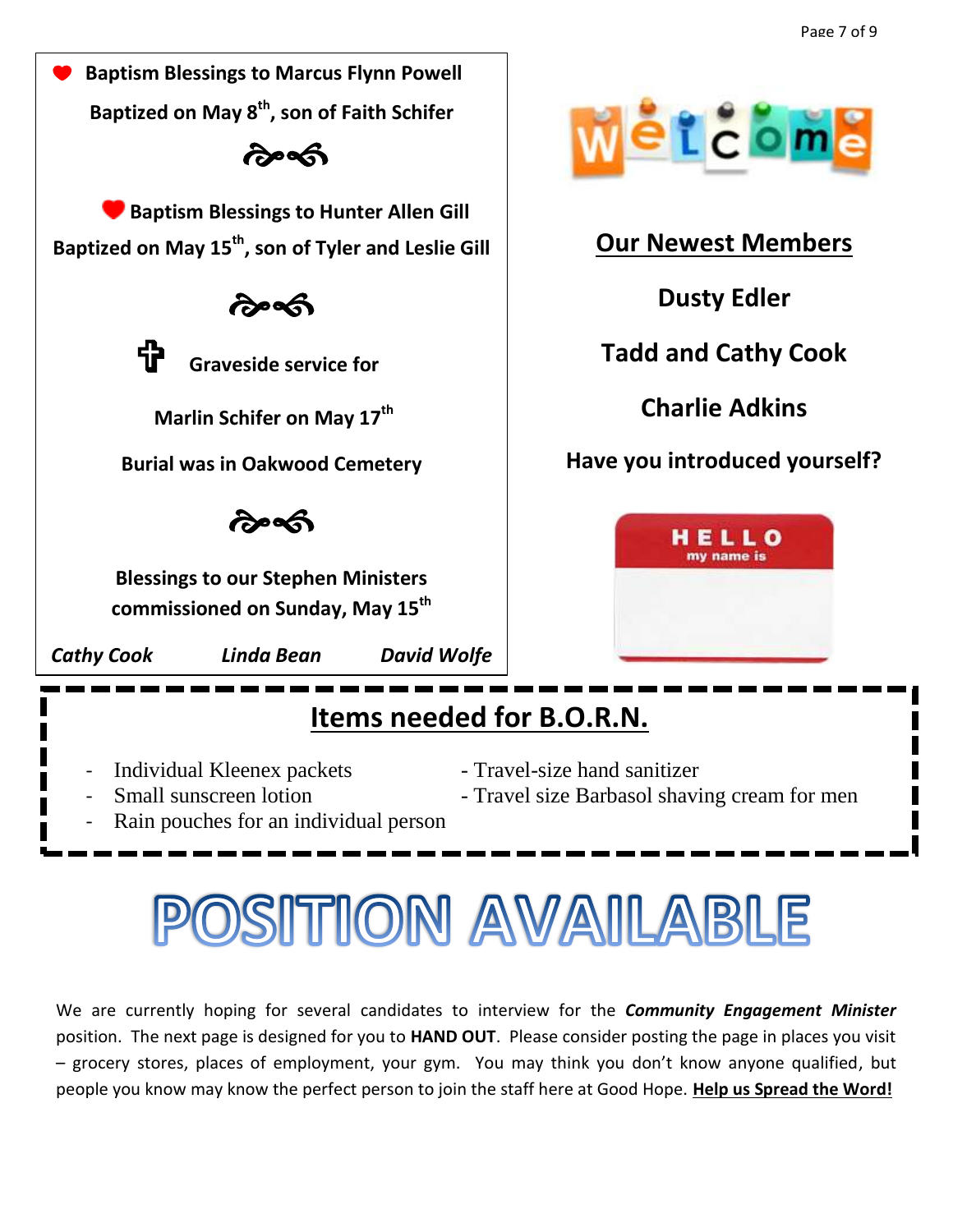

# **Community Engagement Minister**

**at Good Hope Evangelical Lutheran Church in Bucyrus**

The Community Engagement Minister reports to the Senior Pastor

and works with staff providing leadership

This position will design, implement and coordinate a comprehensive intergenerational program to enrich the faith of the members of the church, while building a spirit of fellowship. Applicant should have a desire to develop a spirit of evangelism, servanthood and to grow discipleship.

#### **This position will** -

- work a minimum of 40 hours a week coordinated with the senior pastor
- help plan and participate in all church services, education classes, committee meetings and events; locally and synod level
- be a youth advisor
- help organize fundraising events
- be able to coordinate with community and members using current technology resources
- be considered for assisting with preaching and visitations

#### **Qualities for applicant:**

- Work well in a multiple staff environment
- Educate and disciple in various setting such as small groups and retreats
- Understand emotional, physical and faith development
- Demonstrate enthusiasm, active listening and problem solving skills
- Strong communication, organizational and leadership skills
- Ability to pass state and federal mandated background checks

**Resume may be mailed or emailed. We look forward to hearing from you!**

**Good Hope Evangelical Lutheran Church**

**129 W. Charles Street Bucyrus, OH 44820 419-562-0286 ghlc@goodhopelutheran.com**